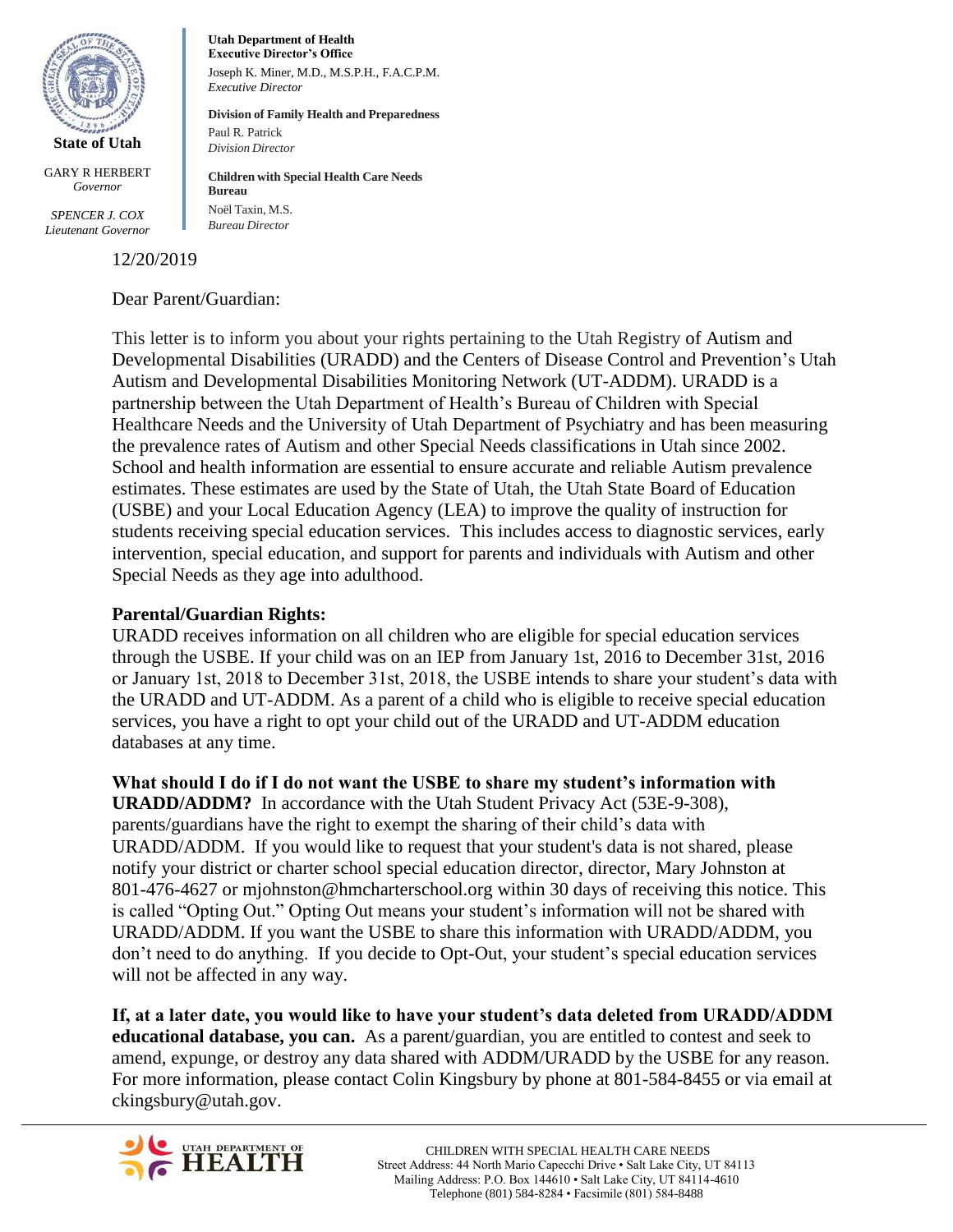

GARY R HERBERT *Governor*

*SPENCER J. COX Lieutenant Governor*

**Utah Department of Health Executive Director's Office** Joseph K. Miner, M.D., M.S.P.H., F.A.C.P.M. *Executive Director* 

**Division of Family Health and Preparedness** Paul R. Patrick *Division Director*

**Children with Special Health Care Needs Bureau** Noël Taxin, M.S. *Bureau Director*

# **Data Security**

Your student's Personally Identifiable Information is *NOT, and never will be shared*, with non-URADD employees or the CDC. Once all data are collected, all Personally Identifiable Information is removed from the dataset prior to analysis, and report of findings only include aggregate information. For example, 1 in 54 8-year-olds in Utah have Autism.

All Student Data are stored securely on a Health Insurance Portability and Accountability Act (HIPAA) and Family Educational Rights and Privacy Act (FERPA) compliant system. The URADD and UT-ADDM databases are located on password-protected and data encrypted servers behind University of Utah firewalls and are accessible only to URADD employees. All desktop and laptop computers are full-disk encrypted. Access to URADD and UT-ADDM data is audited quarterly by the Utah Department of Health's URADD Data Steward. All active URADD and UT-ADDM employees with access to data can be found at (cshcn.link/ADDM). If you have any questions regarding data security, please contact Colin Kingsbury, URADD Data Steward at the Utah Department of Health at (801) 584-8455 or by email at ckingsbury@utah.gov.

Colin Kingsbury, MSc URADD Oversight Committee Chair URADD Data Steward Autism System Coordinator, CSHCN, UDOH

Attachments:

- Community Resources based on Special Education Services
- Website information for UT-ADDM and URADD